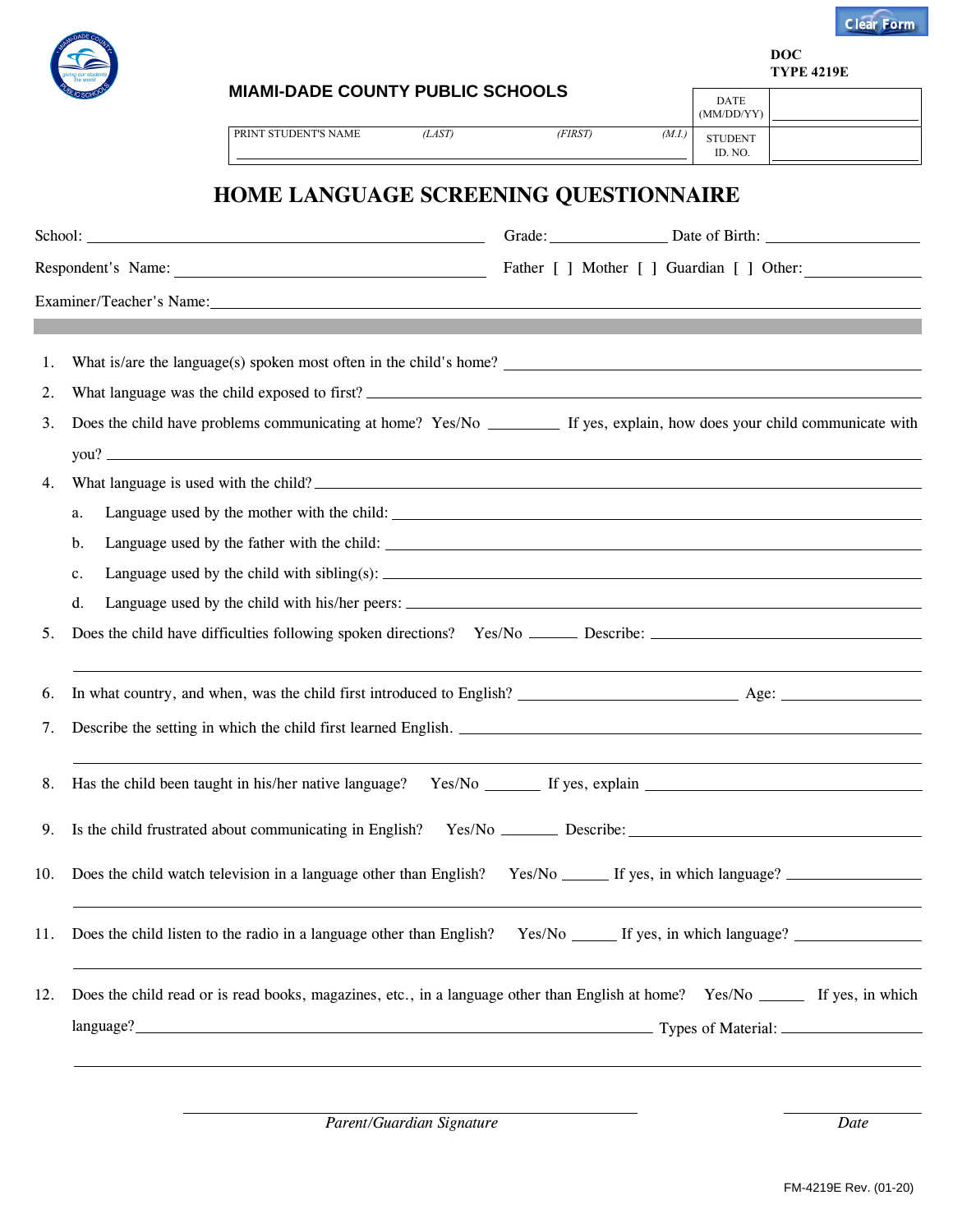

**TIPO DE DOCUMENTO 4219S**

|     |                |  |  |  | ESCUELAS PUBLICAS DEL CONDADO MIAMI-DADE                                                                                                                                                                                       |  |            |          |           | <b>FECHA</b>                                                            |  |
|-----|----------------|--|--|--|--------------------------------------------------------------------------------------------------------------------------------------------------------------------------------------------------------------------------------|--|------------|----------|-----------|-------------------------------------------------------------------------|--|
|     |                |  |  |  | NOMBRE IMPRESO DEL ESTUDIANTE                                                                                                                                                                                                  |  | (Apellido) | (Nombre) | (Inicial) | (MES/DÍA/AÑO)<br>NÚMERO DE<br><b>IDENTIDAD DEL</b><br><b>ESTUDIANTE</b> |  |
|     |                |  |  |  | CUESTIONARIO DE INVESTIGACIÓN DEL IDIOMA USADO EN EL HOGAR                                                                                                                                                                     |  | (Spanish)  |          |           |                                                                         |  |
|     |                |  |  |  | Escuela: Fecha de Racimiento: Fecha de Racimiento: Fecha de Racimiento: Pecha de Racimiento: Pecha de Racimiento: Pecha de Racimiento: Pecha de Racimiento: Pecha de Racimiento: Pecha de Racimiento: Pecha de Racimiento: Pec |  |            |          |           |                                                                         |  |
|     |                |  |  |  |                                                                                                                                                                                                                                |  |            |          |           |                                                                         |  |
|     |                |  |  |  |                                                                                                                                                                                                                                |  |            |          |           |                                                                         |  |
|     |                |  |  |  |                                                                                                                                                                                                                                |  |            |          |           |                                                                         |  |
| 1.  |                |  |  |  |                                                                                                                                                                                                                                |  |            |          |           |                                                                         |  |
| 2.  |                |  |  |  |                                                                                                                                                                                                                                |  |            |          |           |                                                                         |  |
| 3.  |                |  |  |  | ¿Tiene problemas el niño comunicándose en el hogar? Sí/No Silometro estado en el hogar Silometro estado en el hogar Silometro estado en el hogar Silometro en Silometro en Silometro en Silometro en Silometro en Silometro en |  |            |          |           |                                                                         |  |
| 4.  |                |  |  |  | ¿Qué idioma se usa con el niño en el hogar?                                                                                                                                                                                    |  |            |          |           |                                                                         |  |
|     | a.             |  |  |  | Idioma que usa la madre con el niño el establecer el contrar el proporcional de la madre con el niño el establecer el mundo de la madre de la madre de la madre de la madre de la madre de la madre de la madre de la madre de |  |            |          |           |                                                                         |  |
|     | b.             |  |  |  | Idioma que usa el padre con el niño el parte de la contrada de la contrada de la contrada de la contrada de la contrada de la contrada de la contrada de la contrada de la contrada de la contrada de la contrada de la contra |  |            |          |           |                                                                         |  |
|     | $\mathbf{c}$ . |  |  |  |                                                                                                                                                                                                                                |  |            |          |           |                                                                         |  |
|     | d.             |  |  |  | Idioma que usa el niño para comunicarse con sus compañeros el establecer el proporcional de la proporción de la proporción de la proporción de la proporción de la proporción de la proporción de la proporción de la proporci |  |            |          |           |                                                                         |  |
| 5.  |                |  |  |  |                                                                                                                                                                                                                                |  |            |          |           |                                                                         |  |
| 6.  |                |  |  |  | ¿En que país y cuándo estuvo expuesto el niño por primera vez al idioma inglés?<br>Fedad: Comparente de la contexta de la contexta de la contexta de la contexta de la contexta de la contexta d                               |  |            |          |           |                                                                         |  |
| 7.  |                |  |  |  | Describa el medio ambiente en el cual inicialmente el niño aprendio el ingles.                                                                                                                                                 |  |            |          |           |                                                                         |  |
|     |                |  |  |  |                                                                                                                                                                                                                                |  |            |          |           |                                                                         |  |
| 9.  |                |  |  |  |                                                                                                                                                                                                                                |  |            |          |           |                                                                         |  |
| 10. |                |  |  |  |                                                                                                                                                                                                                                |  |            |          |           |                                                                         |  |
|     |                |  |  |  | 11. ¿Escucha el niño la radio en algún otro idioma que no sea el inglés en el hogar? Sí/No _______ Si la respuesta es sí, ¿en qué                                                                                              |  |            |          |           |                                                                         |  |
| 12. |                |  |  |  | ¿Lee el niño o se le lee al niño libros, revistas, etc., en algún otro idioma que no sea el inglés? Sí/No _________ Si la respuesta es sí,                                                                                     |  |            |          |           |                                                                         |  |
|     |                |  |  |  | gen qué idioma?<br>Tipos de Materiales:                                                                                                                                                                                        |  |            |          |           |                                                                         |  |